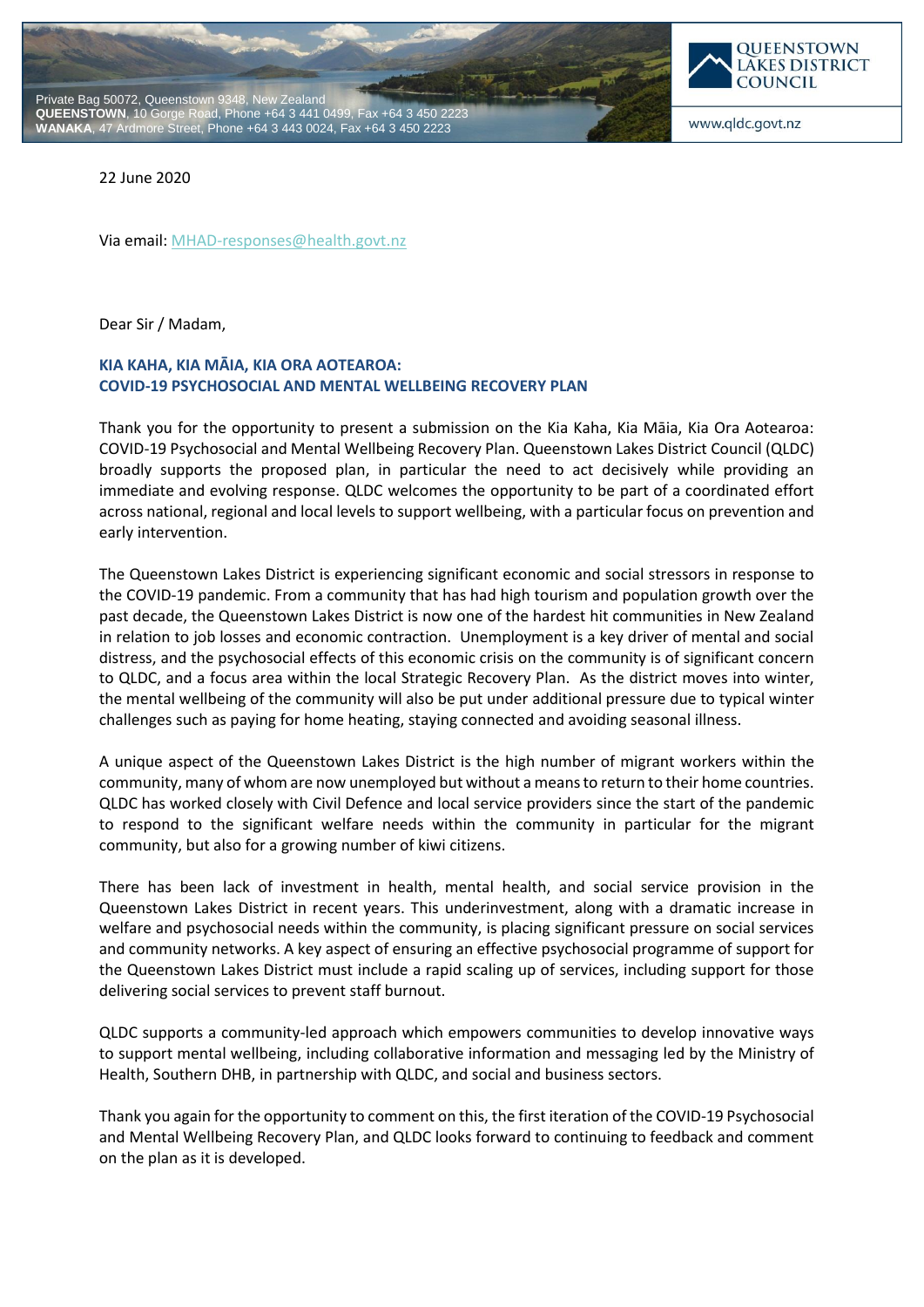Please note that this submission reflects the standpoint of officers and has not been ratified by Council's elected members.

Yours faithfully,

Mike Theelen **Chief Executive**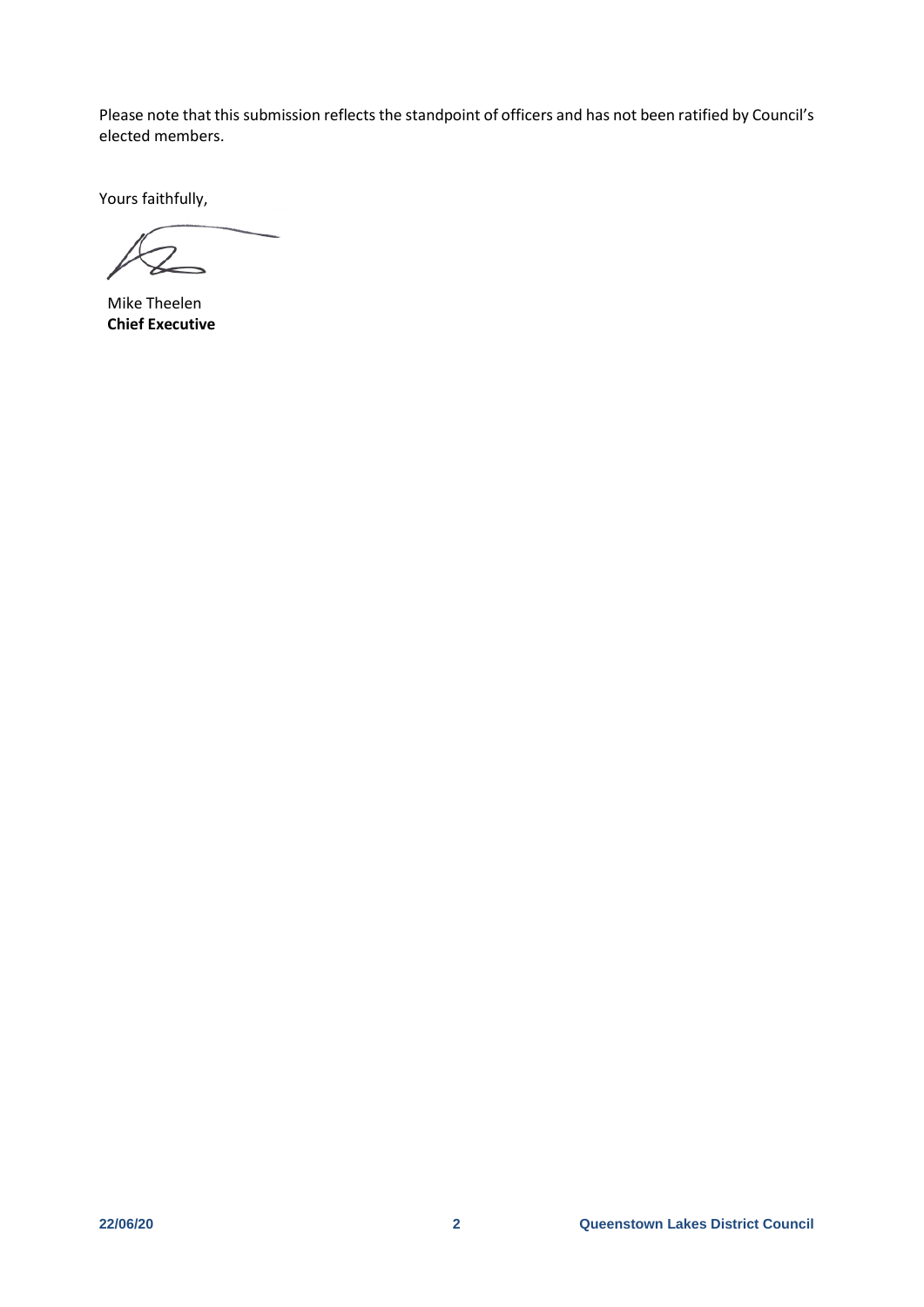#### **1.0 Economic impacts of COVID-19 on the Queenstown Lakes economy**

- 1.1 Over the last decade the district has experienced strong growth in both tourist numbers and population, driving substantial construction activity. However, economic reliance on international tourism has made the district particularly vulnerable, and the construction sector may also experience significant contraction. Recent analysis predicts a range of challenging effects on the Queenstown Lakes District<sup>1</sup>, including:
	- Employment is projected to fall by 25.3% between March 2020 and March 2021, a total loss of 7,900 jobs; in terms of job losses this makes Queenstown Lakes the fifth hardest hit district in the country, behind the main centres.
	- Overall unemployment level is forecast to rise from 1.1% in the March 2020 quarter, to 18.5% in March 2021. This will be double the forecast national rate of 9.0%.
	- Job losses are expected at all skill levels, however low-skilled workers will bear the brunt of job losses. Low-skilled occupations in the accommodation and food services industry such as hospitality workers, food trades workers and cleaners are among the worst affected.
- 1.2 The Queenstown Lakes District Council welfare registration form was launched on 24 March 2020 in response to the level 4 lockdown. The following data provides a snapshot of the data from the welfare registration form as at 19 June 2020<sup>2</sup>:
	- 20.943 Welfare requests (7,166 unique individuals; multiple requests can bemade)
	- 5,196 Welfare requests from those on employment or short stay visitor visas
	- 46% Unemployment rate of those registering for welfare
	- 10% Current unemployment rate of the working age population
	- A total of 116 welfare registrations have been received from Māori.
	- Summary of requests per type:
		- Accommodation 1,556 requests
		- Essential shopping 6,377 requests
		- Financial support 1,991 requests
		- Mental Health 123 requests
		- Animals (help with pets) 92 requests
		- Other support 1,079 requests (includes cultural requirements, help with using online services, heating, job hunting and loneliness/friends).

### **2.0 Mental Health and social sector service provisions in Queenstown Lakes**

2.1 As noted in the proposed plan, community-based organisations and networks will play a key role in assisting people to connect with health and social support services in their communities. While there are a range of high functioning social services within the Queenstown Lakes District, the level of services provided has not maintained pace with growth.

<sup>2</sup> Queenstown Lakes District COVID-19 Intelligence Report. Week ending 19/6/2020 [https://www.qldc.govt.nz/media/otng3rpt/qldc\\_recovery-team\\_welfare-report\\_19june20.pdf](https://www.qldc.govt.nz/media/otng3rpt/qldc_recovery-team_welfare-report_19june20.pdf)

 $\overline{a}$ 

 $1$  Economic Impacts of COVID-19 on the Queenstown-Lakes Economy – Early Estimates, Infometrics, May 2020 <https://www.qldc.govt.nz/media/03tbmmzn/impact-of-covid19-on-queenstown-lakes-economy-v6.pdf>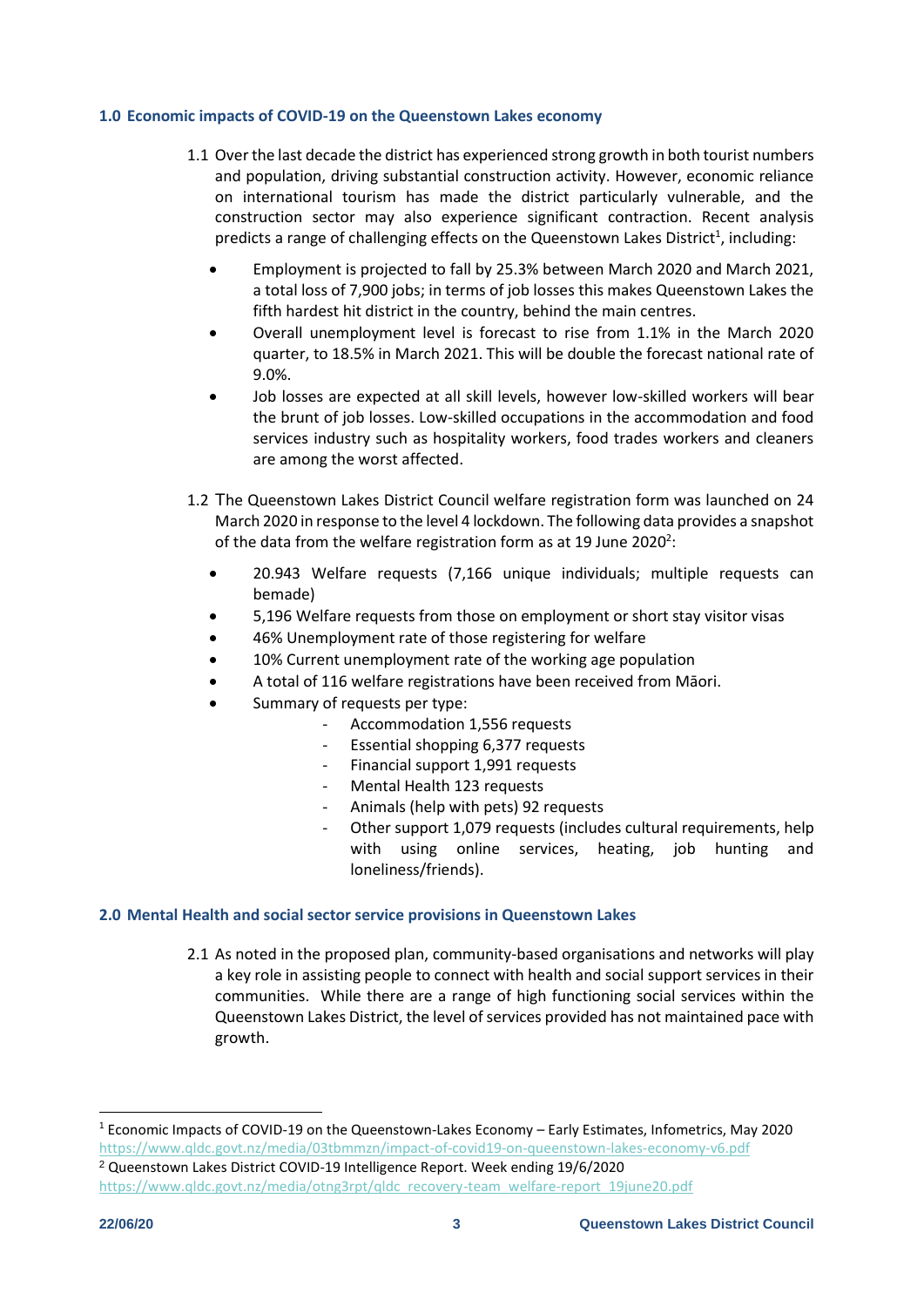2.2 The New Zealand Index of Multiple Deprivation (IMD) is a set of tools for identifying concentrations of deprivation in New Zealand, across 7 domains of deprivation (Employment, Income, Crime, Housing, Health, Education and Access to services). The IMD 2013 maps rank each community area from the least deprived to the most deprived). The Queenstown Lakes District is recorded as across all categories being Q1 – Least Deprived. However, if you drill down into particular mesh blocks and deprivation categories some parts of the district show as areas of high deprivation. In particular, all of the five main areas of the district recorded in the IMD show as high deprivation for Access to Services.

2.3 Key social service from the 2018 Quality of Life Report includes:

- Mental health (62%) and maternity services (60%) are the main services residents identify needing more of in the district.
- A further 19% of residents also mention the need for more community services, specifically more support for families (9%) and retirees (8%).
- Mental health services (25%), education and training (23%), child care services (21%), and maternity services (18%) are also the services residents mention they have accessed, or tried to access, in the past 12 months. Twenty percent of residents mention they were unable to access the services they were looking for at a time and/ or location convenient to them.

## **3.0 Responses to submission questions**

## **3.1 Question 1: Do the vision, principles and focus areas in the plan resonate with you?**

Response: QLDC supports the proposed vision, principles and focus areas of the plan, in particular the need for a people and whānau centred, and community-led approach. QLDC supports a collective and integrated approach to meeting the psychosocial wellbeing needs of communities, with clear leadership from the Ministry of Health and Southern DHB in the district. While the focus areas indicate a need to strengthen mental health and addiction services, further clarity is needed to understand how barriers to access will be reduced, along with how funding for service contracts and workforce plans will directly and appropriately respond to the needs in the Queenstown Lakes District.

# **3.2 Question 2: In what ways does your organisation see itself contributing to the focus areas in the plan?**

Response: In May 2019 the Local Government Act was amended to reinstate the four aspects of community wellbeing. The purpose of local government is: "to play a broad role in promoting the social, economic, environmental, and cultural well-being of their communities, taking a sustainable development approach". QLDC will contribute to this plan by providing local leadership, advocacy and facilitation to ensure an effective collective approach to meeting the psychosocial wellbeing needs of the community.

As a leader in the community QLDC will implement a recovery plan that builds economic and social recovery, with a focus on empowering community-led solutions to current challenges. QLDC will work the health sector, social services and businesses to ensure people are equiped to look after their own mental wellbeing, in particular sharing current information and resources and facilitating a collective approach to meeting community need, including building a comprehesive local dataset. The consistency and reliability of this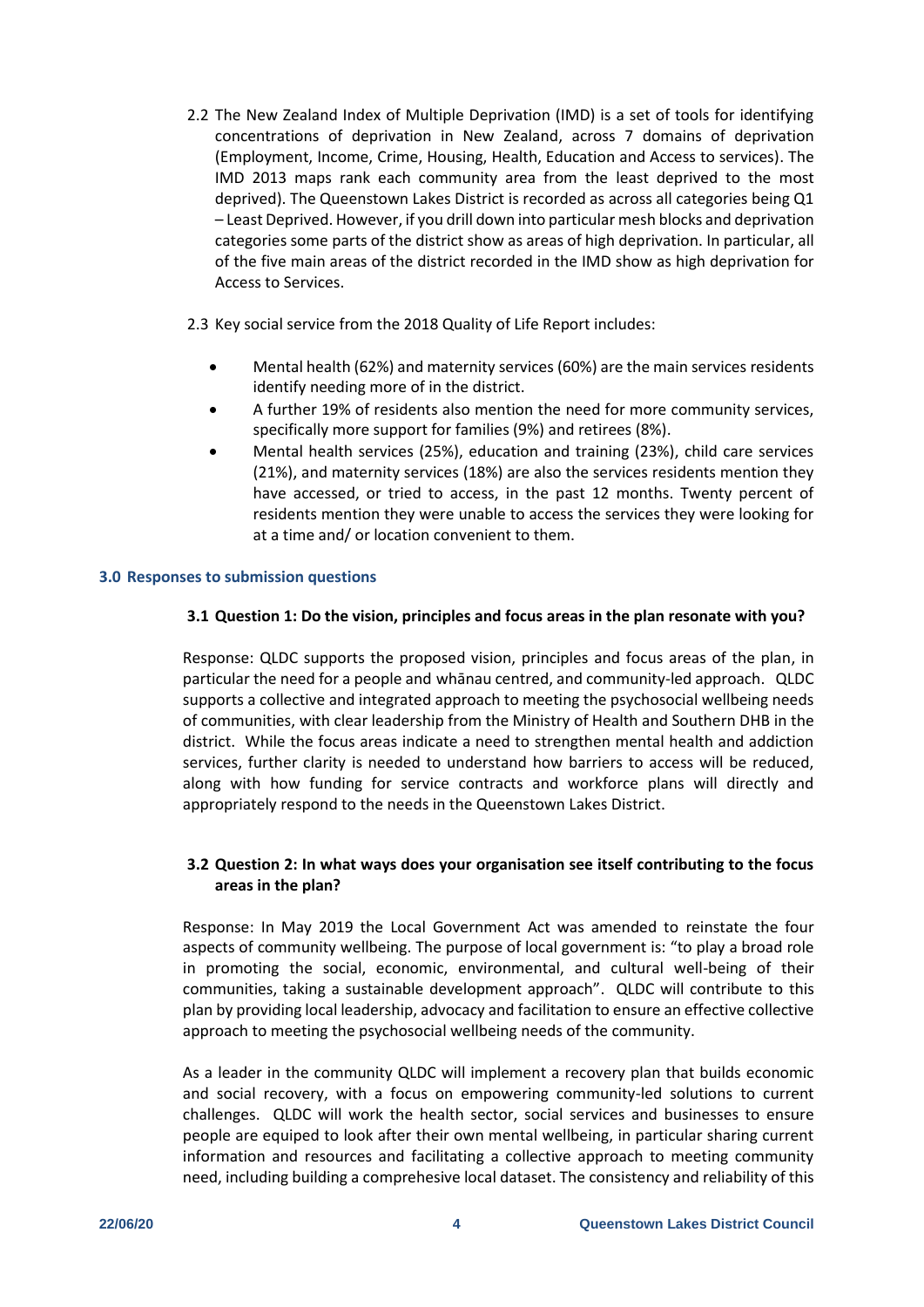information will be important for the development of partnerships with iwi, regional organisations and central government agencies. QLDC will advocate for strengthened mental health and addiction supports, and specialist services for local communities.

QLDC delivers services that will directly support the psychosocial wellbeing of the community through providing good quality sport and recreation facilities and programmes, parks and reserves, and libraries. These services offer opportunities for learning, social connection, exercise, and connecting with nature.

## **3.3 Question 3: What do you think are the critical factors to ensure success of this plan?**

Response: QLDC considers the following factors critical to ensuring the success of the plan:

- Rapid response to immediate need, particularly within the next 12 months when the local economic impact, and related psychosocial effects may be significant. A proactive response now is essential to minimise long-term harm. This could include fastracking the new Access in Choice primary care navigator model within GP services. This service is due to be rolled out in the district by the end of 2020 however this implementation timeline is now too slow for the current crisis being experienced within the community.
- Flexibility and the willingness to test innovative ideas
- Appropriate funding
- Local empowerment to develop a response that meets the unique needs of the community
- Long term commitment/investment into developing mental health and addiction support services, along with a wider collective programme to build reslience within the community (the plan needs to look out at least 5 years, rather than 12 to 18 months).
- Reducing barriers for all members of the community to access mental health services
- Ensure services are flexible, approriate and responsive
- Support for the mental health and social sector workforce to maintain organisational and personal reslience for those working with the community
- Ensure the scale and complexity of need likely to be experienced by the Queenstown Lakes District community is acknowledged in local level planning and response.
- Clear and transparent leadership, and a collaborative approach, provided by the Ministry of Health and Southern DHB.

# **3.4 Question 4: What positive examples of actions to support mental and social wellbeing are you aware of?**

Response: QLDC is aware of the following positive actions to support mental and social wellbeing:

• Improved local social sector collaboration to respond to immediate needs, including as part of the QLDC/Civil Defence Emergency Management (CDEM) welfare response.